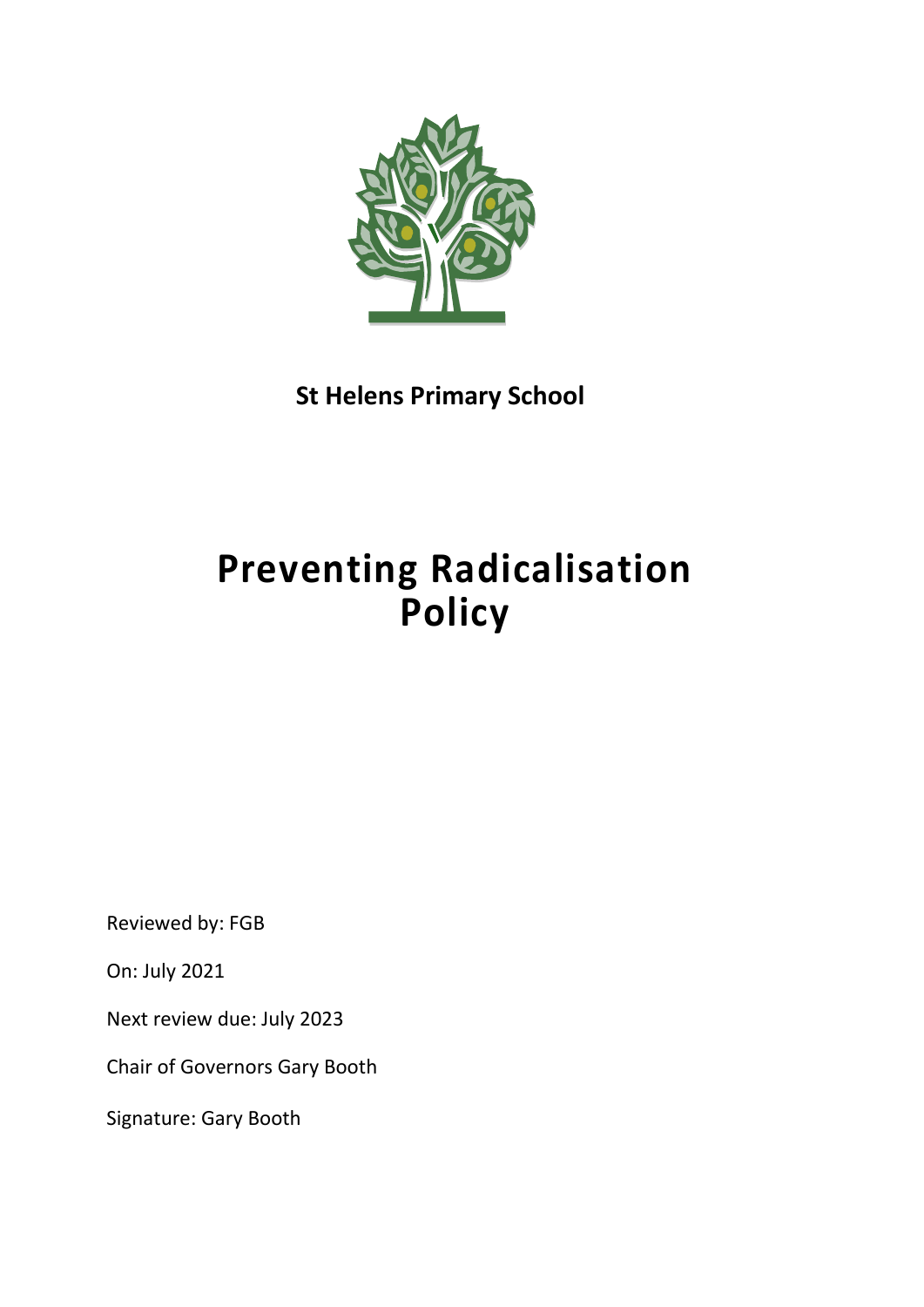

# **ST HELENS PRIMARY SCHOOL**

# **POLICY FOR PREVENTING RADICALISATION**

## **Introduction**

This policy forms part of the school's commitment to keeping children safe. In March 2015, new statutory duties were placed on schools by the Counter Terrorism and Security Act (2015) which requires them to work to prevent children being drawn into extremism.

Safeguarding children from all risks of harm is a key element of the school's responsibility and protecting from extremism is one aspect of that. Schools have an important part to play in both educating children and young people about extremism and recognising when pupils are at risk of becoming radicalised.

At St Helens Primary School we have a duty to prepare our children for life in modern Britain and to keep them safe. All staff are expected to uphold and promote the fundamental principles of British values, including democracy, the rule of law, individual liberty and mutual respect and tolerance of those with different faiths and beliefs.

Evidence shows that children with low aspirations are more vulnerable to radicalisation. Therefore, the school's ethos and work it carries out to ensure pupils have confidence and self-belief, are tolerant and respectful whilst having high expectations of themselves, and are crucial in combating radicalisation.

## **Aims:**

The main aims of this policy statement are to ensure that staff and governors are vigilant for the signs of radicalisation; that they overcome professional disbelief that such issues 'will not happen on the Isle of Wight' and ensure that we work alongside other professional bodies and agencies to ensure that our children are safe from harm.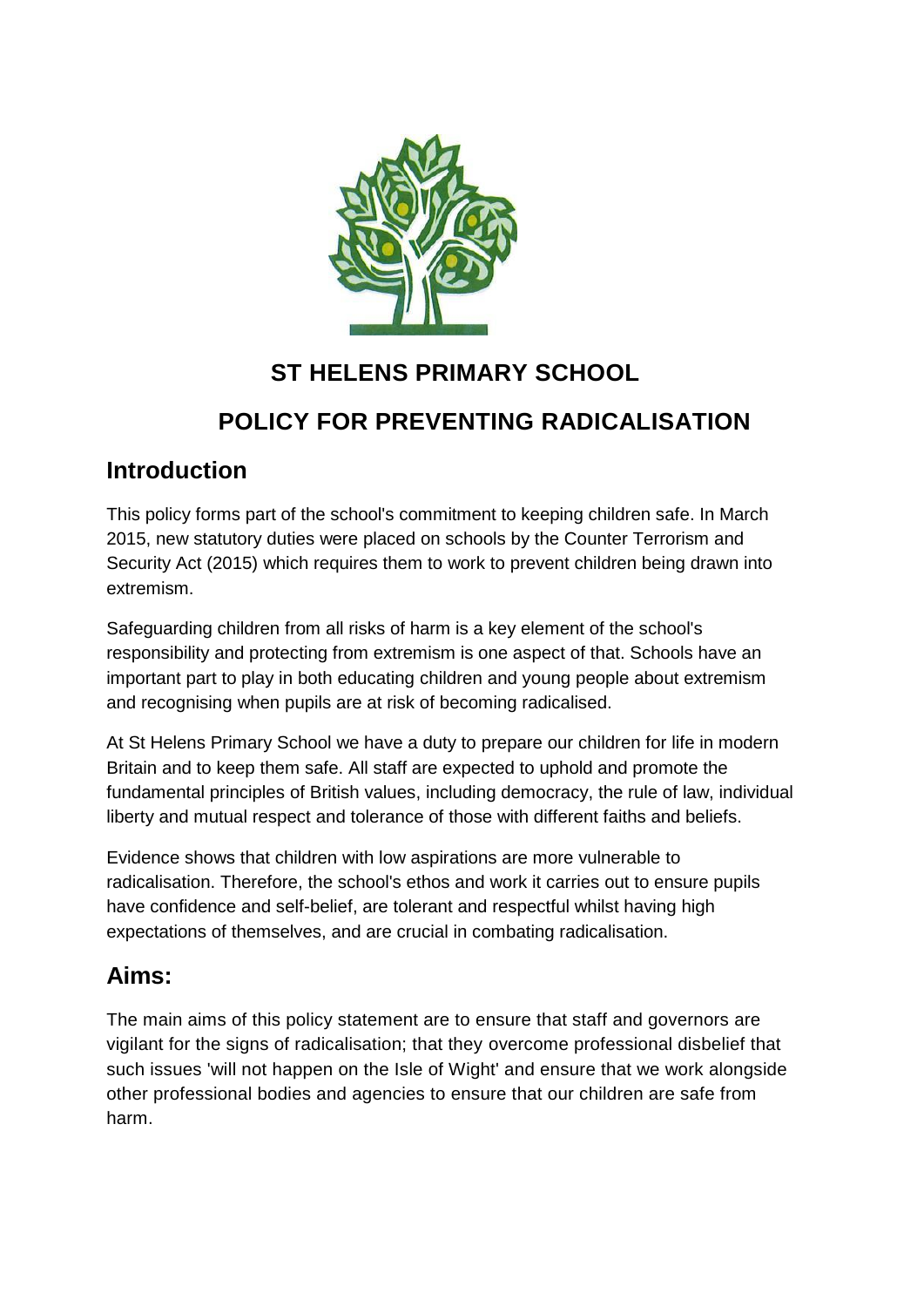## **Objectives**

- All governors, teachers, teaching assistants and non-teaching staff will have an understanding of what radicalisation and extremism are and why we need to be vigilant in school.
- All governors, teachers, teaching assistants and non-teaching staff will know what the school policy is on anti-radicalisation and extremism and will follow the policy when issues arise.
- The school will ensure this policy is available to the wider school community through its website and in hard copy from the school office on request.

## **Definitions**

Radicalisation: Refers to the process by which a person comes to support terrorism and extremist ideologies associated with terrorist groups.

Extremism: We have adopted the 2011 Prevent Strategy definition as vocal or active opposition to fundamental British values, including democracy, the rule of law, individual liberty and mutual respect and tolerance of different faiths and beliefs. We also include in our definition of extremism, calls for the death of members of our armed forces, whether in this country or overseas.

British Values: Include democracy, the rule of law, individual liberty and mutual respect and tolerance of those with different faiths and beliefs.

# **Signs of Vulnerability**

There are no known definitive indicators that a young person is vulnerable to radicalisation, however there are a number of signs that together increase the risk. These include:

- Continual refusal to conform
- Underachievement
- Being in possession of extremist literature
- Poverty
- Social exclusion
- Traumatic events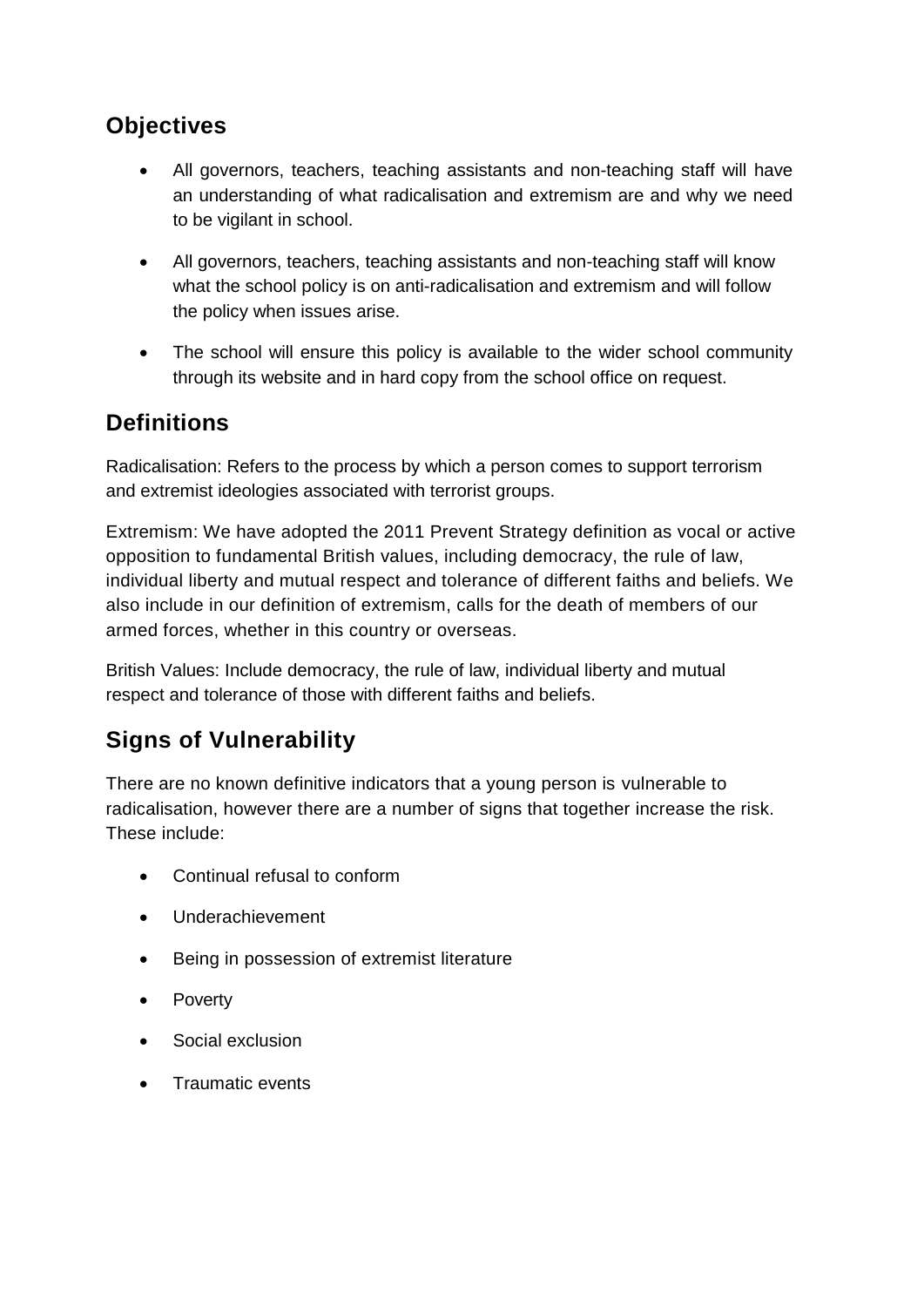- Global or national events
- Religious conversion
- Change in behaviour
- Extremist influences
- Conflict with family over lifestyle
- Confused identity
- Victim or witness to race or hate crimes
- Rejection by peers, family, social groups or faith

#### **Recognising extremism**

Early indicators of radicalisation or extremism may include:

- Showing sympathy for extremist causes
- Glorifying violence, especially to other faiths or cultures
- Making remarks or comments about being at extremist events or rallies outside school (but there are also very powerful narratives, programmes and networks that young people can come across online so particular individuals / groups may not become apparent)
- Evidence of possessing illegal or extremist literature
- Advocating messages similar to illegal organisations or other extremist groups
- Out of character changes in dress, behaviour and peer relationships
- Secretive behaviour
- Online searches or sharing extremist messages or social profiles
- Intolerance of difference, including faith, culture, gender, race or sexuality
- Graffiti art work or writing that displays extremist themes
- Attempts to impose extremist views or practices on others
- Verbalising anti-Western or anti-British views
- Advocating violence towards others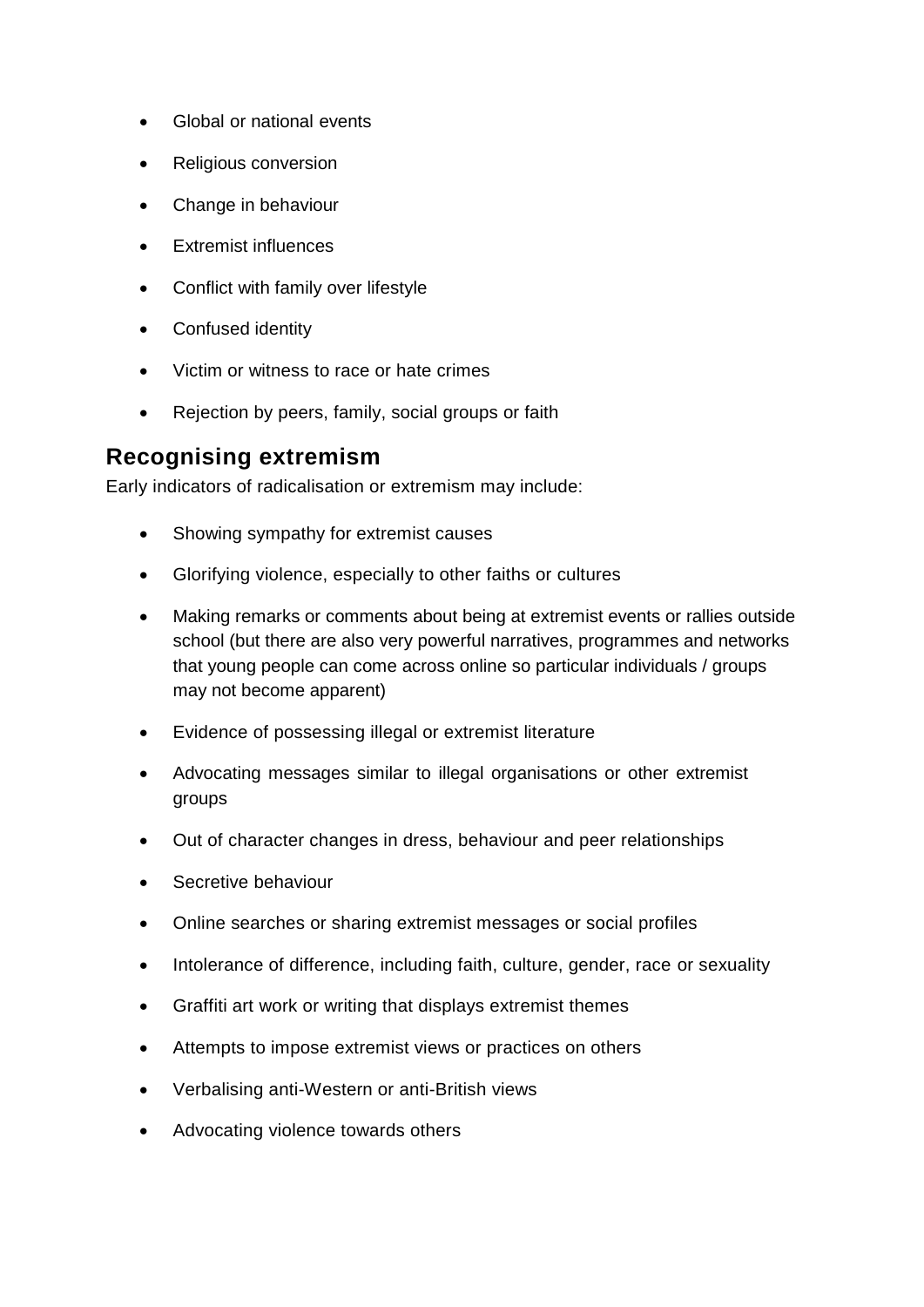## **Procedure for referrals**

Although serious incidents involving radicalisation have not occurred at St Helens Primary School to date, it is important for us to be vigilant and fully informed about issues that affect the local and wider area. Staff are reminded to suspend any professional disbelief that incidents of radicalisation 'could not happen on the Isle of Wight' and to refer any concerns to the Head teacher or DDSL in their absence.

## **Role of the Curriculum**

We are committed to ensuring that our pupils are offered a broad and balanced curriculum that aims to prepare them for life in modern Britain. We encourage our pupils to be inquisitive learners who are open to new experiences and are tolerant of others. Our values support the development of pupils as reflective learners within a safe, respectful and tolerant learning environment.

Through our curriculum, pupils are encouraged to share their views and recognise that they are entitled to have their own different beliefs which should not be used to influence others. Our PSHE and SMSC provision is embedded across the curriculum, and underpins the ethos of the school.

Pupils are taught how to stay safe when using the Internet and encouraged to recognise that people are not always who they say they are online. They are taught to seek adult help if they are upset or concerned about anything they read or see on the internet. The Internet provides children and young people with access to a widerange of content, some of which is harmful. Extremists use the Internet including social media, to share their messages. The filtering systems used in our school blocks inappropriate content, including extremist material, and pupils are regularly reminded to report any inappropriate material that may get through the school's filter so the matter can be addressed. This includes cyber bullying.

# **Staff training**

Through INSET opportunities in school, we will ensure our staff are fully aware of the threats, risks and vulnerabilities that are linked to radicalisation and are aware of the process of radicalisation and how this might be identified early on. This information will also form part of our safeguarding training. In addition, all staff have completed online Prevent training.

All staff are aware that children with disabilities / SEN present additional challenges due to their vulnerability including;

Assumptions are that indicators of possible abuse relate to the child's disabilities. The potential for these children to be suffering abuse without showing outward signs and there maybe communication barriers and difficulties.